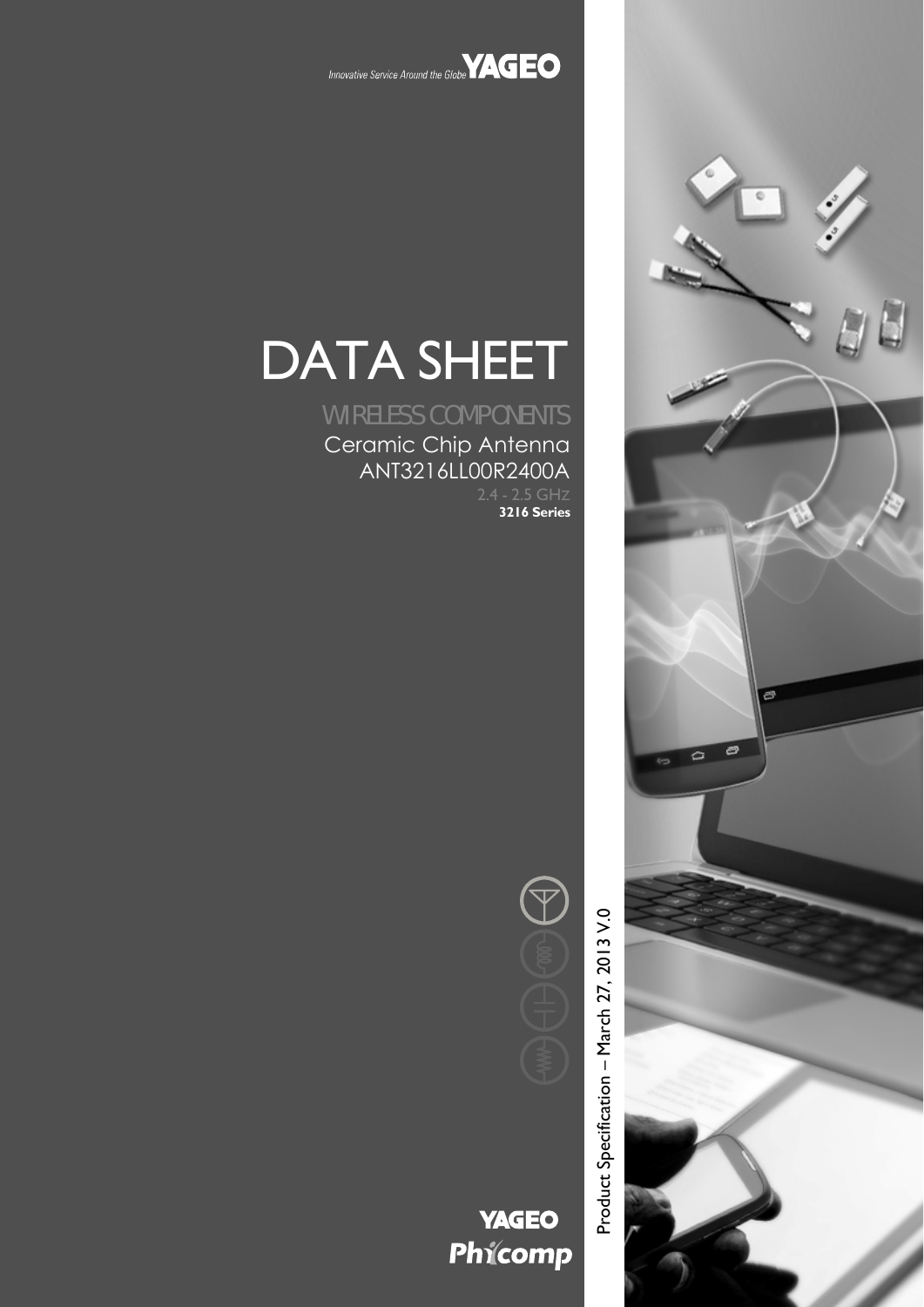WIRELESS COMPONENTS

Ceramic Chip Antenna

2  $\overline{6}$ 

#### **FEATURES**

- Compact size
- Omni-directional radiation
- Tape & reel automatic mounting
- Reflow process compatible
- RoHS compliant

#### **APPLICATIONS**

- 2.4 GHz WiFi device
- Bluetooth gadget
- Zigbee device
- ISM band equipment

#### ORDERING INFORMATION

All part numbers are identified by the series, packing type, material, size, antenna type, working frequency and packing quantity.

#### **PART NUMBER**

|                                     |  | ANT 3216 L L00 R 2400A |
|-------------------------------------|--|------------------------|
| $(1)$ $(2)$ $(3)$ $(4)$ $(5)$ $(6)$ |  |                        |

#### (1) PRODUCT

ANT = Antenna

#### (2) SIZE

 $3216 = 3.2 \times 1.6$  mm

#### (3) ANTENNA TYPE

L,F,A = Chip Antenna

#### (4) SERIAL NO.

L00

#### (5) PACKING TYPE

 $R =$ Tape and Reel

#### (6) WORKING FREQUENCY

 $2400 = 2.4$ GHz

#### PHYCOMP CTC

CAN4311712002453K

#### 12NC

431171200245

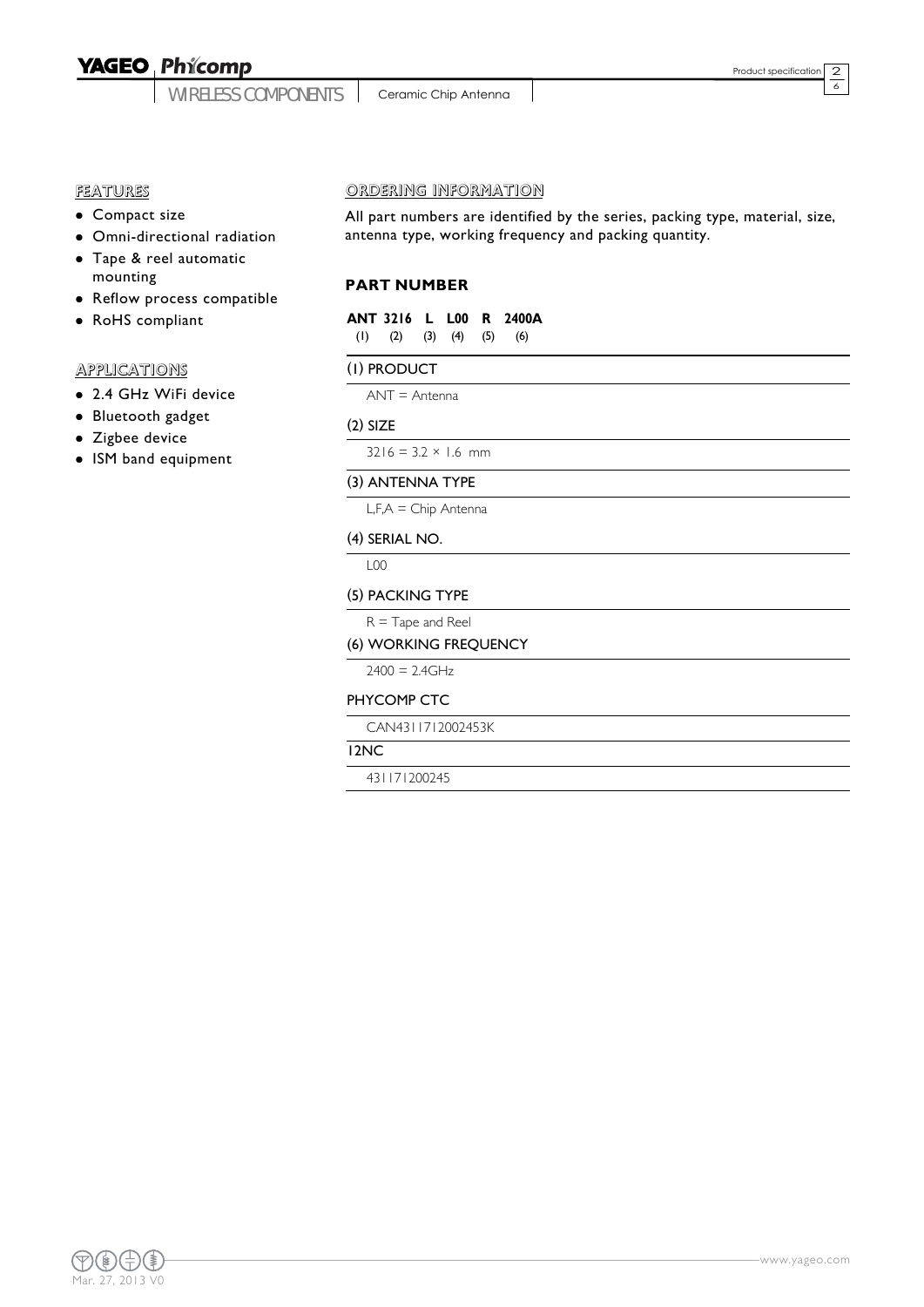WIRELESS COMPONENTS | Ceramic Chip Antenna

3 6

|  | SPECIFICATION |  |  |
|--|---------------|--|--|
|  |               |  |  |

| Table I                       |                                             |
|-------------------------------|---------------------------------------------|
| <b>DESCRIPTION</b>            | <b>VALUE</b>                                |
| <b>Working Frequency</b>      | 2.4 - 2.5 GHz                               |
| Bandwidth                     | 160 MHz                                     |
| Polarization                  | Linear                                      |
| Azimuth Beamwidth             | Omni-directional                            |
| Peak Gain                     | 5.05 dBi (Typ.)                             |
| Impedance                     | $50\Omega$                                  |
| <b>Operating Temperature</b>  | $-40 \sim 105^{\circ}C$                     |
| Maximum Power                 | $\mathsf{I}\mathsf{W}$                      |
| Termination                   | Ni / Sn (Environmentally-Friendly Leadless) |
| Resistance to Soldering Heats | 260°C, 10sec.                               |

#### **NOTE**

1. The specification is defined on Yageo evaluation board

#### **DIMENSIONS**

### Table 2 Machinical Dimension

|                  | DIMENSION       |
|------------------|-----------------|
| $L$ (mm)         | $3.20 + 0.15$   |
| $W$ (mm)         | $1.60 \pm 0.15$ |
| $T$ (mm)         | $1.20 \pm 0.15$ |
| $C \text{ (mm)}$ | $0.40 \pm 0.20$ |
|                  |                 |

## Table 3 Termination configuration

| <b>TERMINAL NAME</b> | <b>FUNCTION</b> |
|----------------------|-----------------|
| -S I                 | Feeding Point   |
| -S2                  | Soldering Point |

#### **OUTLINES**

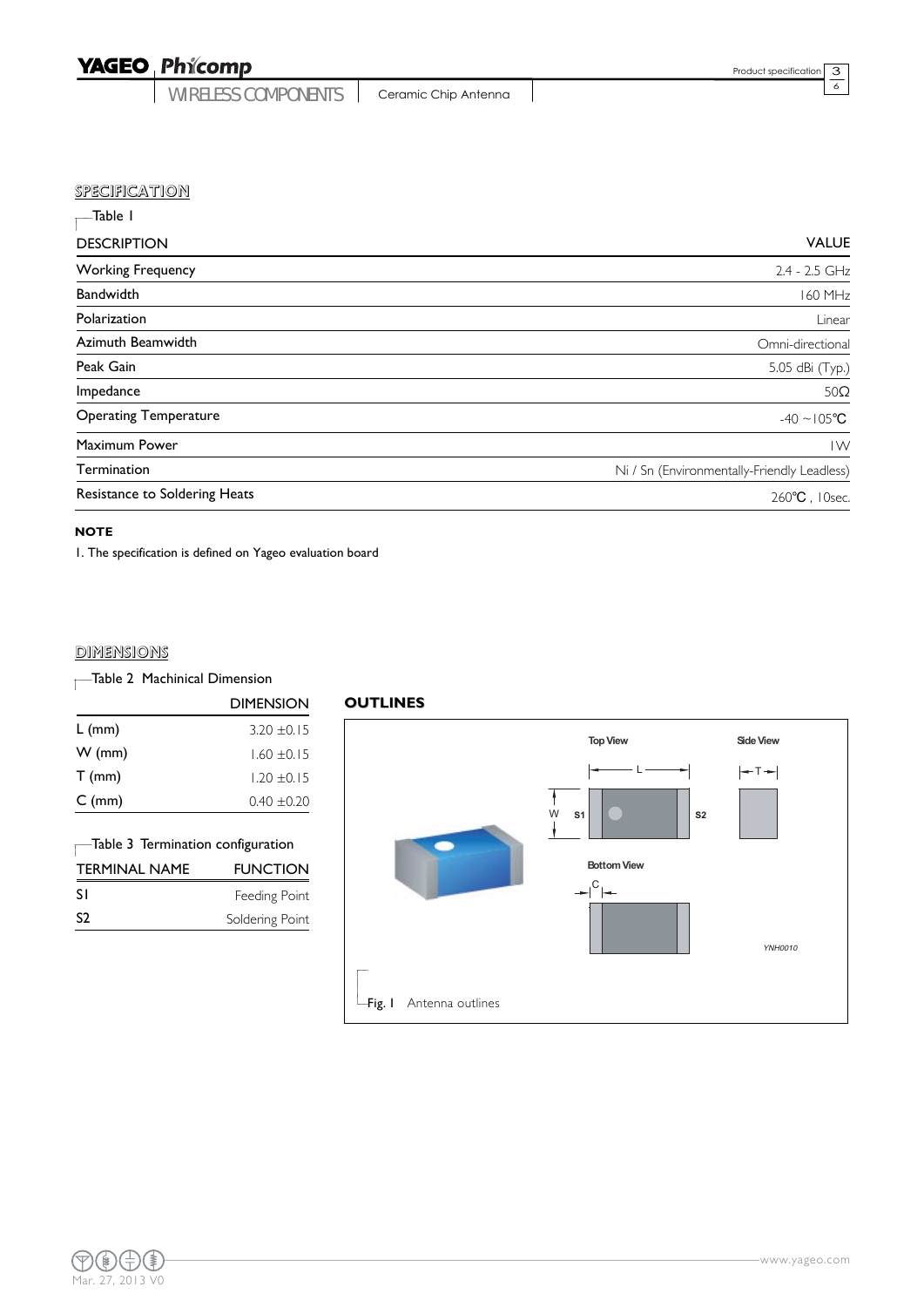WIRELESS COMPONENTS | Ceramic Chip Antenna

6

#### REFERENCE DESIGN OF EVALUATION BOARD



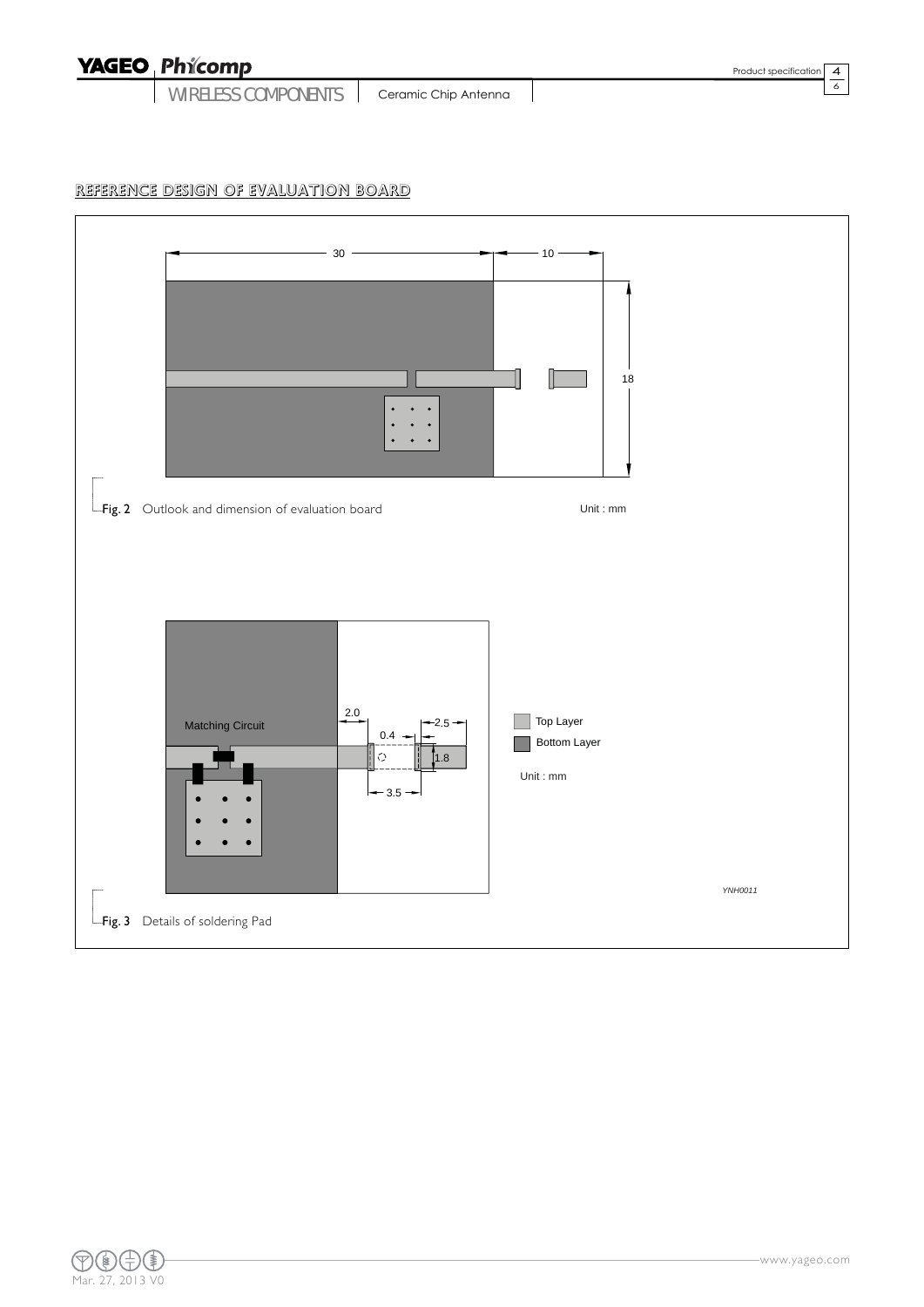WIRELESS COMPONENTS | Ceramic Chip Antenna

5 6

#### ELECTRICAL PERFORMANCES